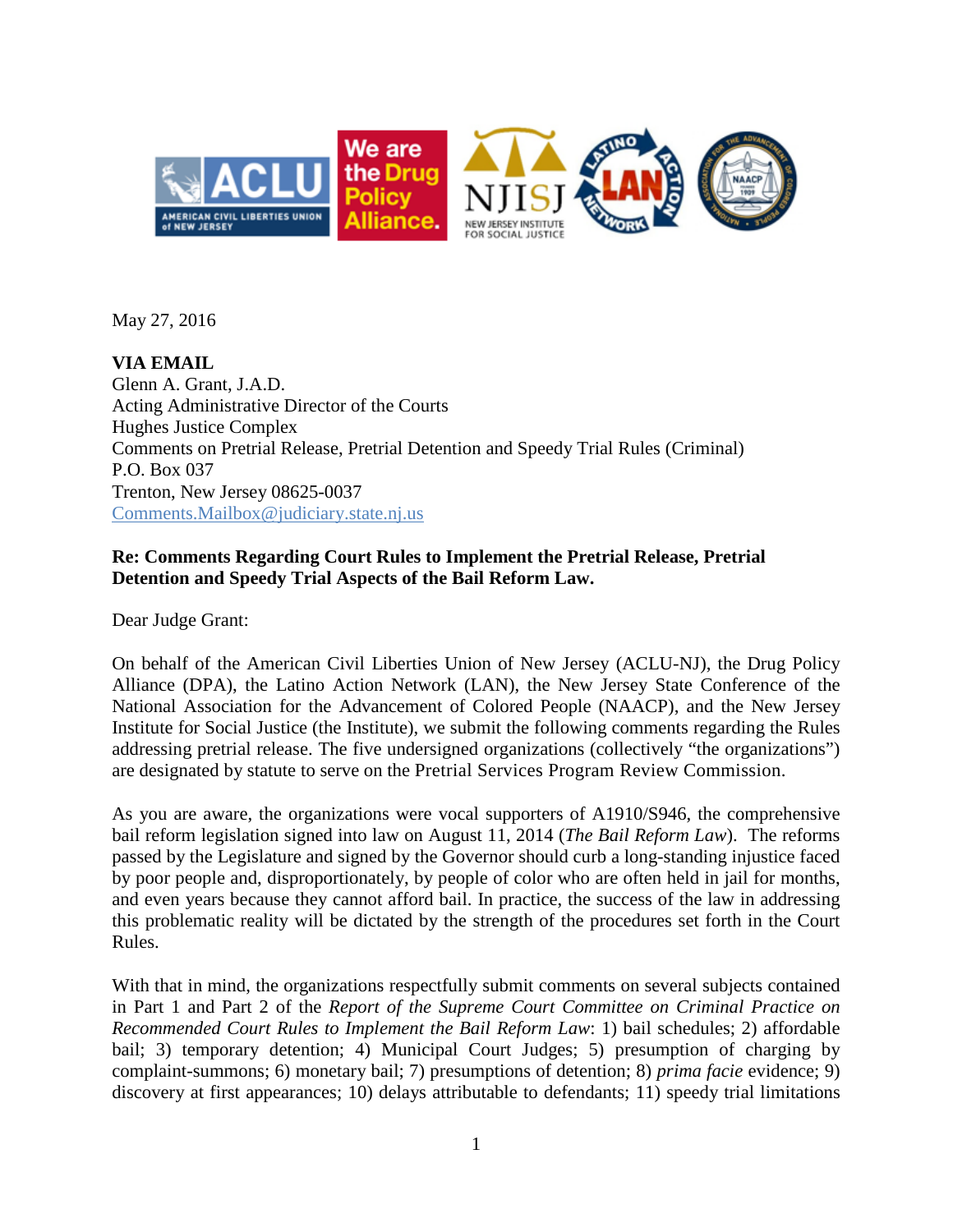based on the filing of motions; and 12) speedy trial limitations based on complex case designations.

## *Non-Rule Recommendations*

### **Bail Schedules**

The Criminal Practice Committee noted that bail schedules "may help perpetuate the current system of setting monetary bail and are inconsistent with the intent of *The Bail Reform Law*. . . <sup>"</sup>." The Committee, however, appeared to support the retention of those schedules for cases that occur prior to the effective date of the law. Instead, we strongly urge that New Jersey immediately stop using bail schedules, as doing so is not only bad public policy but it also violates constitutional equal protection guarantees.

The American Bar Association has explained:

Regular use of bail schedules often unintentionally fosters the unnecessary detention of misdemeanants, indigents, and nondangerous defendants because they are unable to afford the sum mandated by the schedule. Such detentions are costly and inefficient, and subject defendants to a congeries of often devastating and avoidable consequences, including the loss of employment, residence, and community ties. $<sup>2</sup>$  $<sup>2</sup>$  $<sup>2</sup>$ </sup>

In making Rules related to bail schedules, the Court need not rely exclusively on the policy reasons as to why bail schedules perpetuate our broken system of pretrial release and detention: bail schedules violate Equal Protection.

In the recent Statement of Interest of the United States filed in *Varden v. City of Clanton*, No. 2:15-cv-[3](#page-1-2)4-MHT-WC, $3$  a case about improper bail practices in the State of Alabama, the federal government asserted that "It is the position of the United States that, as courts have long recognized, any bail or bond schedule that mandates payment of pre-fixed amounts for different offenses in order to gain pretrial release, without any regard for indigence, not only violates the Fourteenth Amendment's Equal Protection Clause, but also constitutes bad public policy."<sup>[4](#page-1-3)</sup>

While *Varden* addressed so-called "fixed-amount bonds," the issue remains the same: where monetary bails that fail to account for the indigency of a defendant, they violate the Constitution. **To avoid the constitutional concerns and as a matter of sound public policy, we urge the Court discontinue the use of bail schedules immediately.**

<span id="page-1-0"></span> <sup>1</sup> *Report Of The Supreme Court Committee On Criminal Practice On Recommended Court Rules To Implement The Bail Reform Law Part 1 Pretrial Release* (May 9, 2016) p. 103<br><sup>2</sup> Lindsey Carlson, *Bail Schedules, A Violation of Judicial Discretion?* CRIMINAL JUSTICE, Vol. 26, No. 1 (Spring

<span id="page-1-1"></span><sup>2011)</sup> available at:

[http://www.americanbar.org/content/dam/aba/publications/criminal\\_justice\\_magazine/cjsp11\\_bail.authcheckdam.pd](http://www.americanbar.org/content/dam/aba/publications/criminal_justice_magazine/cjsp11_bail.authcheckdam.pdf) [f.](http://www.americanbar.org/content/dam/aba/publications/criminal_justice_magazine/cjsp11_bail.authcheckdam.pdf) 

<span id="page-1-2"></span><sup>&</sup>lt;sup>3</sup> Available at: https://www.justice.gov/file/340461/download

<span id="page-1-3"></span><sup>4</sup> *Id.* at 1.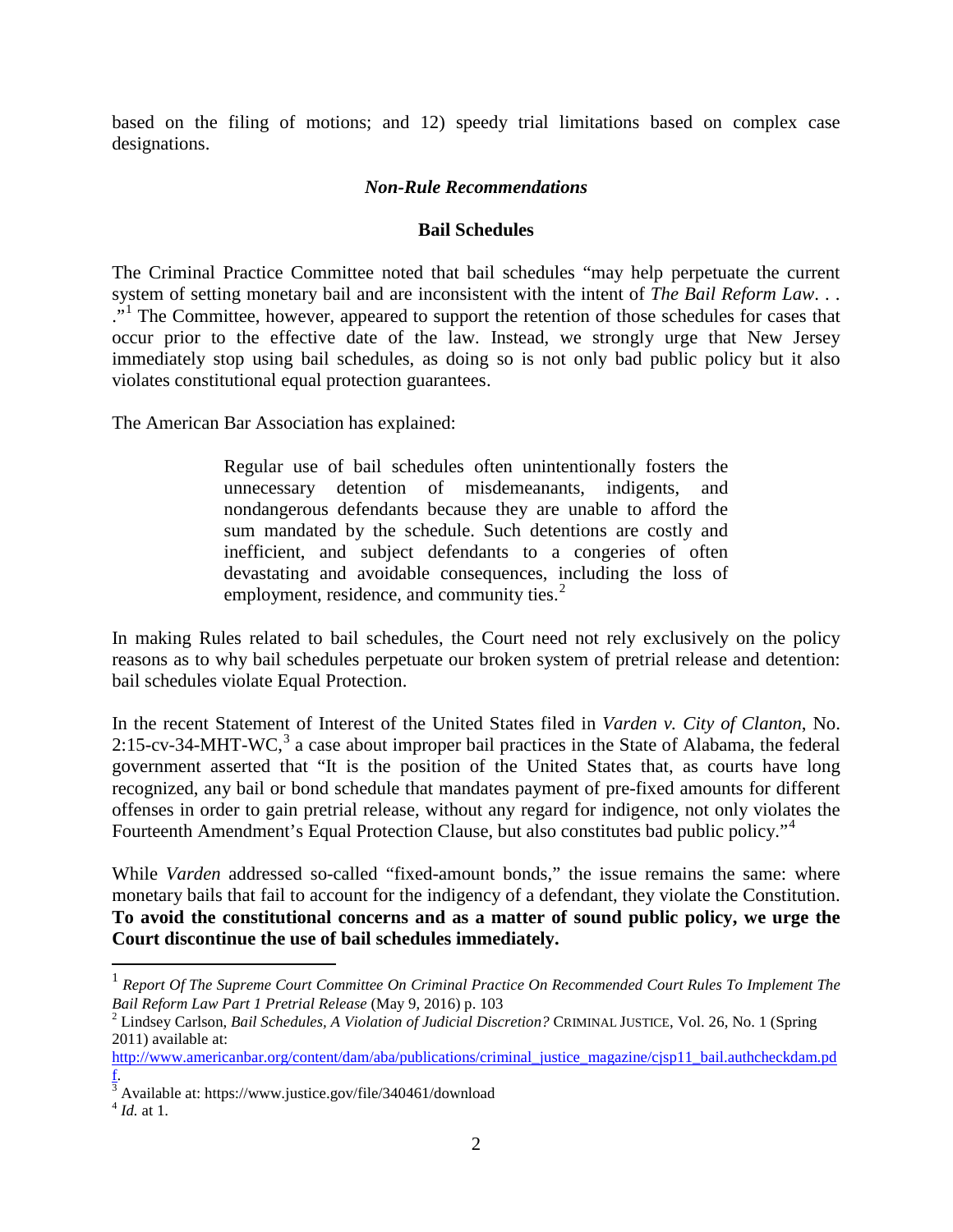## **Affordable Bail**

*The Bail Law* prevents courts from issuing money bails designed to detain defendants.<sup>[5](#page-2-0)</sup> But, judges should be given guidance on how they can avoid doing so. To achieve that goal, the following language should be added: "A person for whom monetary bail is imposed and who, after 24 hours from the time of the issuance of the monetary bail, continues to be detained as a result of inability to meet the monetary bail, shall upon application be entitled to have the monetary bail reviewed by the judge who imposed it within 24 hours. Unless the monetary bail is amended and the person is thereupon released, the judge shall set forth in writing the reasons for requiring the particular monetary bail."

Such a rule is procedural rather than substantive in nature – and therefore within the clear authority of the Court to regulate – insofar as it addresses the procedure judges must follow when they set monetary bails that result in detention, it does not directly forbid bails that result in detention.

Ultimately, the Criminal Practice Committee chose not to suggest any mechanism for ensuring that money bails not be set in order to detain defendants, suggesting instead that the Legislature take up the issue.<sup>[6](#page-2-1)</sup> Such an abdication to the Legislature is neither necessary nor appropriate.

It is of course the constitutional authority of this Court to "make rules governing the administration of all the courts in the State and, subject to law, the practice and procedure in all such courts." N.J. Const., Art. VI, §2, ¶3. The task of ensuring that judges heed the statutory limits placed upon them by avoiding setting monetary bails designed to result in the detention of defendants is a rule dealing with the administration of the courts, and thus falls within this Court's rule-making authority. The New Jersey Constitution "not only gives the Supreme Court the rule-making power, but it imposes on the Supreme Court an active responsibility for making such rules." $\cdot$ <sup>[7](#page-2-2)</sup>

**We also urge the Court to adopt a Rule that requires judges who set money bails that result in detention to justify that decision in writing.**

<span id="page-2-1"></span><span id="page-2-0"></span><sup>&</sup>lt;sup>5</sup> *N.J.S.A. 2A:162-17c(1)*<br><sup>6</sup> *Report Of The Supreme Court Committee On Criminal Practice On Recommended Court Rules To Implement The Bail Reform Law Part 1 Pretrial Release*, p. 104 <sup>7</sup> *Winberry v. Salisbury*, 5 N.J. 240, 245 (1950).

<span id="page-2-2"></span>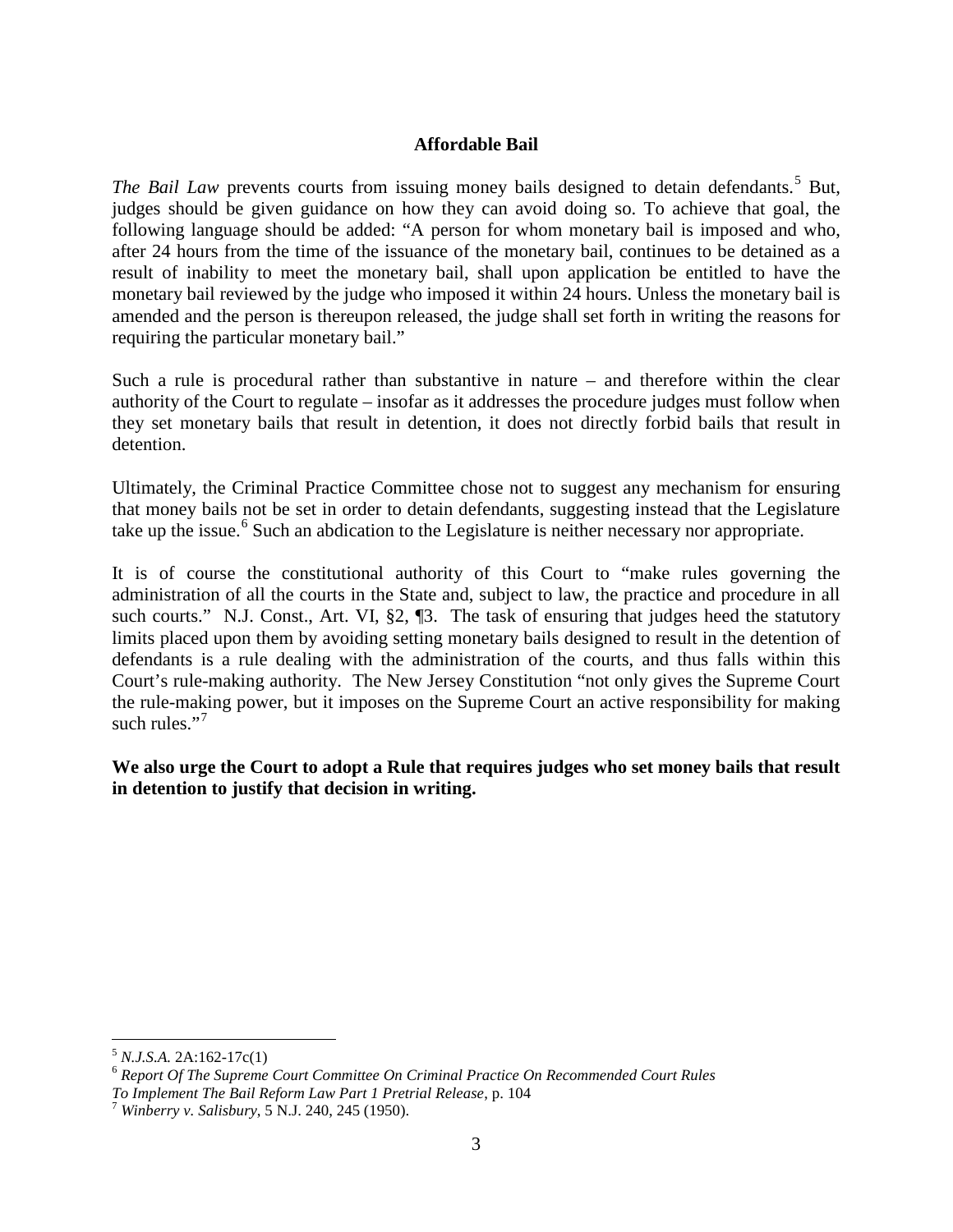## *Part I Rules*

### **Temporary Detention**

As a preliminary matter, we would like to comment on the authorization of the State to detain individuals for the purpose of completing a risk assessment and making a pretrial release decision. According to *The Bail Reform Law*, "[a]n eligible defendant…shall be temporarily detained to allow the Pretrial Services Program to prepare a risk assessment with recommendations on conditions of release…and for the court to issue a pretrial release decision."[8](#page-3-0) It is our understanding, as is posited throughout the Criminal Practice Committee commentary, that this language has been interpreted to mandate the automatic transportation of eligible defendants to jail for up to 48 hours. We do not interpret the statute in that way and do not believe that interpretation aligns with the intent of the legislature.

We read "temporarily detained," as it is written in the statute, to mean just that. While we understand there may be initial logistical implementation reasons to transport eligible defendants to jail to complete the risk assessment, we caution against the use of language asserting that the law requires such action. In fact, the spirit of *The Bail Reform Law* goes against this very notion, and rather seeks to limit any amount of time an individual spends in jail pending trial. As was catalogued during the many legislative hearings on *The Bail Reform Law*, spending even just a short amount of time in jail can have devastating consequences for individuals, their families and communities.<sup>[9](#page-3-1)</sup>

The law does not require all eligible defendants be transported to jail, but rather requires a court to make "a pretrial release decision for an eligible defendant without unnecessary delay, but in no case later than 48 hours after the eligible defendant's commitment to jail."<sup>[10](#page-3-2)</sup> The clause "but in no case" signifies that 48 hours after a defendant's commitment to jail is the absolute time limit on when a pretrial release decision must be made. There is nothing in the law that would foreclose the option of having the pretrial release decision made sooner or without committing the defendant to jail, resources and technology allowing.

**We request that the Judiciary consider the possibility that in the future, eligible defendants may not need to be transported and committed to jail for pretrial services to complete the risk assessment and make a pretrial release recommendation.** Such a streamlined and expeditious process would also save the State additional dollars, since many costs are associated with transport and booking processes. In fact, other jurisdictions that have already implemented pretrial reform specifically avoid jail booking, if at all possible, because of the time and labor involved.[11](#page-3-3) The two most expensive days in jail are the day the person is booked and the day the person is processed out.

<span id="page-3-1"></span><span id="page-3-0"></span><sup>&</sup>lt;sup>8</sup> *N.J.S.A.* 2A:162-16.<br><sup>9</sup> Christopher T. Lowenkamp, Marie VanNostrand & Alexander Holsinger, *The Hidden Costs of Pretrial Detention*, The Laura and John Arnold Foundation (2013) available at: [http://www.pretrial.org/download/research/The%20Hidden%20Costs%20of%20Pretrial%20Detention%20-](http://www.pretrial.org/download/research/The%20Hidden%20Costs%20of%20Pretrial%20Detention%20-%20LJAF%202013.pdf)

<span id="page-3-3"></span><span id="page-3-2"></span> $\frac{10}{10}$  *N.J.S.A.* 2A:162-17.  $\frac{1}{20}$ <br><sup>11</sup>According to the Pretrial Justice Institute, the leading national organization on pretrial reform, jurisdictions attempt to avoid jail booking prior to making a determination about an individual's pretrial release whenever possible. For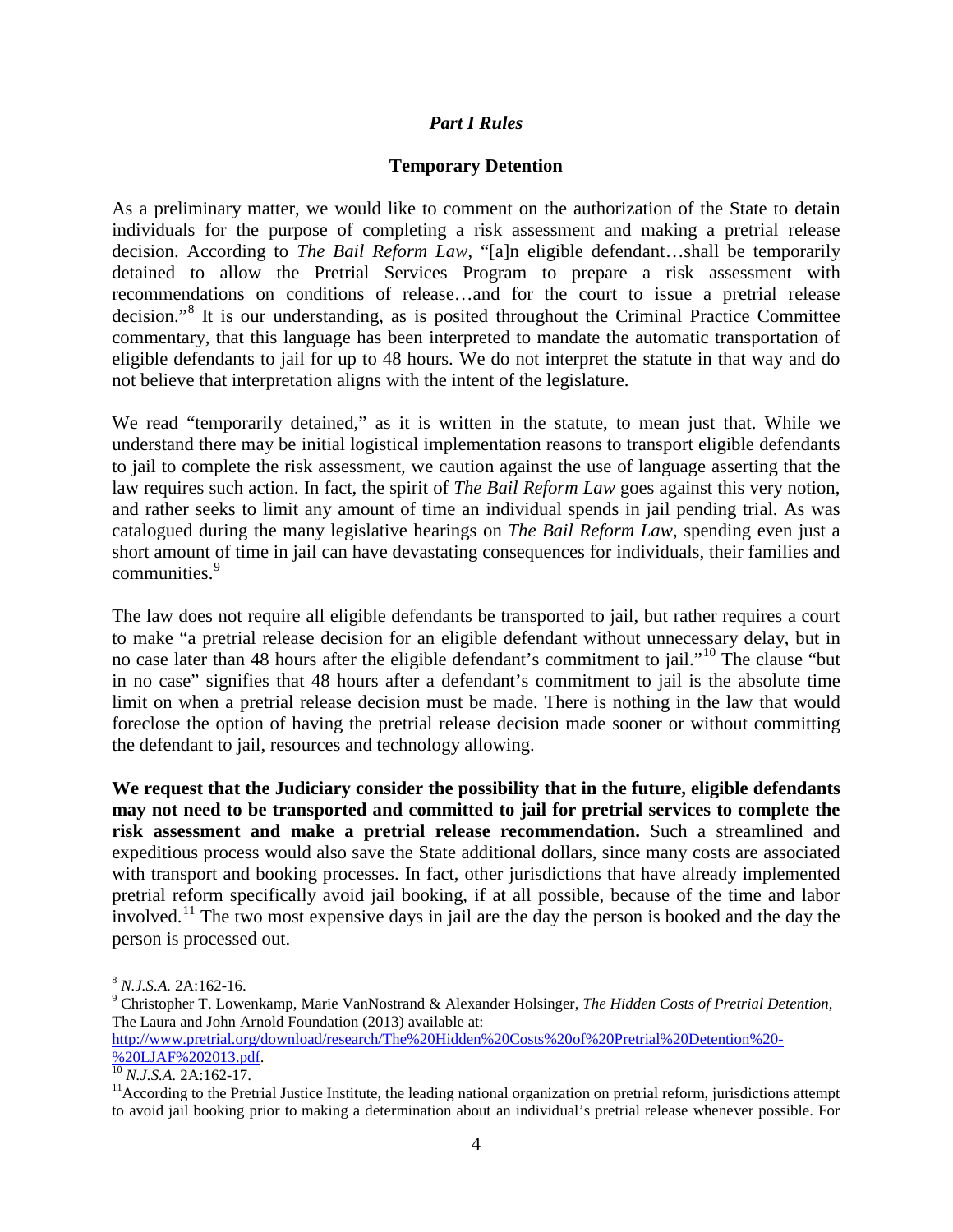### **Municipal Court Judges**

The Committee recommends that Municipal Court Judges be permitted to conduct first appearances. We disagree with this recommendation and join the Public Defender in his concerns over this rule proposal. Under *The Bail Reform Law*, the first appearance is a critical point in the pretrial process. It is at this stage, that the court will make a pretrial release decision and may impose conditions of release. Because Municipal Court Judges typically set higher bails than Superior Court Judges in our current system, we are concerned that they may also impose more restrictive conditions of release in the new system. The over imposition of conditions of pretrial release for low-risk individuals produces poor outcomes and wastes resources.<sup>[12](#page-4-0)</sup> Conditions should be narrowly tailored for a specific defendant with the purpose of reducing his or her risk of not appearing in court or committing a new offense. Blanket conditions should not exist. **If Municipal Court Judges are going to be involved in first appearance hearings, we recommend they be sufficiently trained to understand the concerns of over-conditioning.** 

### **Presumption of Charging by Complaint-Summons**

As the Criminal Practice Committee acknowledges, under *The Bail Reform Law*, the decision to issue a complaint-warrant or a complaint-summons has "heightened importance and practical ramifications."[13](#page-4-1) The Committee recommends making changes to *R*. 3:3-1 which governs the issuance of an arrest warrant or summons. Section (d) of the rule provides grounds for overcoming the presumption of charging by a complaint-summons. Because of the significance of this decision point, we take issue with three of the sections in proposed *R*. 3:3-1(d), in particular sections (d)(2), (d)(3) and (d)(8), and raise concerns over the inappropriate reach of these grounds and potential for undermining the intent of the law. The Court should remove sections (d)(2), (d)(3) and (d)(8) from the proposed rule or, at the very least, should place restrictions on the use of  $(d)(3)$  and  $(d)(8)$ .

<span id="page-4-0"></span>[http://www.pretrial.org/download/risk-](http://www.pretrial.org/download/risk-assessment/Pretrial%20Risk%20Assessment%20in%20the%20Federal%20Court%20Final%20Report%20(2009).pdf)

example, in Delaware, anyone arrested is taken by the arresting officer to a magistrate, who then makes a bail decision. The magistrates operate 24/7, so the police are not holding on to the person for too long. A risk assessment is automatically populated from information input into their system by the arresting officer, and is available to the magistrate at the bail hearing. If the magistrate releases the person on their own recognizance or an unsecured bond, the person leaves directly from the court facility, without having to stop at the jail. In the District of Columbia (D.C.), a person arrested after court hours remains in police custody until being transported to the courthouse the following day for a bail hearing. In D.C., police have a central holding facility where people spend the night. The pretrial services program does a risk assessment before the person appears in court. There are also jurisdictions like Allegheny County, PA, where the person is brought to the jail, but held in a waiting area until they are escorted into the courtroom that is located in the jail. This is another jurisdiction where magistrates sit 24/7, so the waiting period is short. The pretrial services program has office space adjacent to the waiting area, so is able to get the information needed to do a risk assessment, which is presented to the magistrate at first appearance. If the person is released by the magistrate, the person collects his or her belongings and is free to leave. If a bond is set that the person cannot post immediately, only then is that person booked into the jail.<br><sup>12</sup> Marie VanNostrand & Gena Keebler, *Pretrial Risk Assessment in the Federal Court* (2009) available at:

[assessment/Pretrial%20Risk%20Assessment%20in%20the%20Federal%20Court%20Final%20Report%20\(2009\).pd](http://www.pretrial.org/download/risk-assessment/Pretrial%20Risk%20Assessment%20in%20the%20Federal%20Court%20Final%20Report%20(2009).pdf) [f.](http://www.pretrial.org/download/risk-assessment/Pretrial%20Risk%20Assessment%20in%20the%20Federal%20Court%20Final%20Report%20(2009).pdf) 

<span id="page-4-1"></span><sup>&</sup>lt;sup>13</sup> Report Of The Supreme Court Committee On Criminal Practice On Recommended Court Rules *To Implement The Bail Reform Law Part 1 Pretrial Release* (May 9, 2016) p. 27.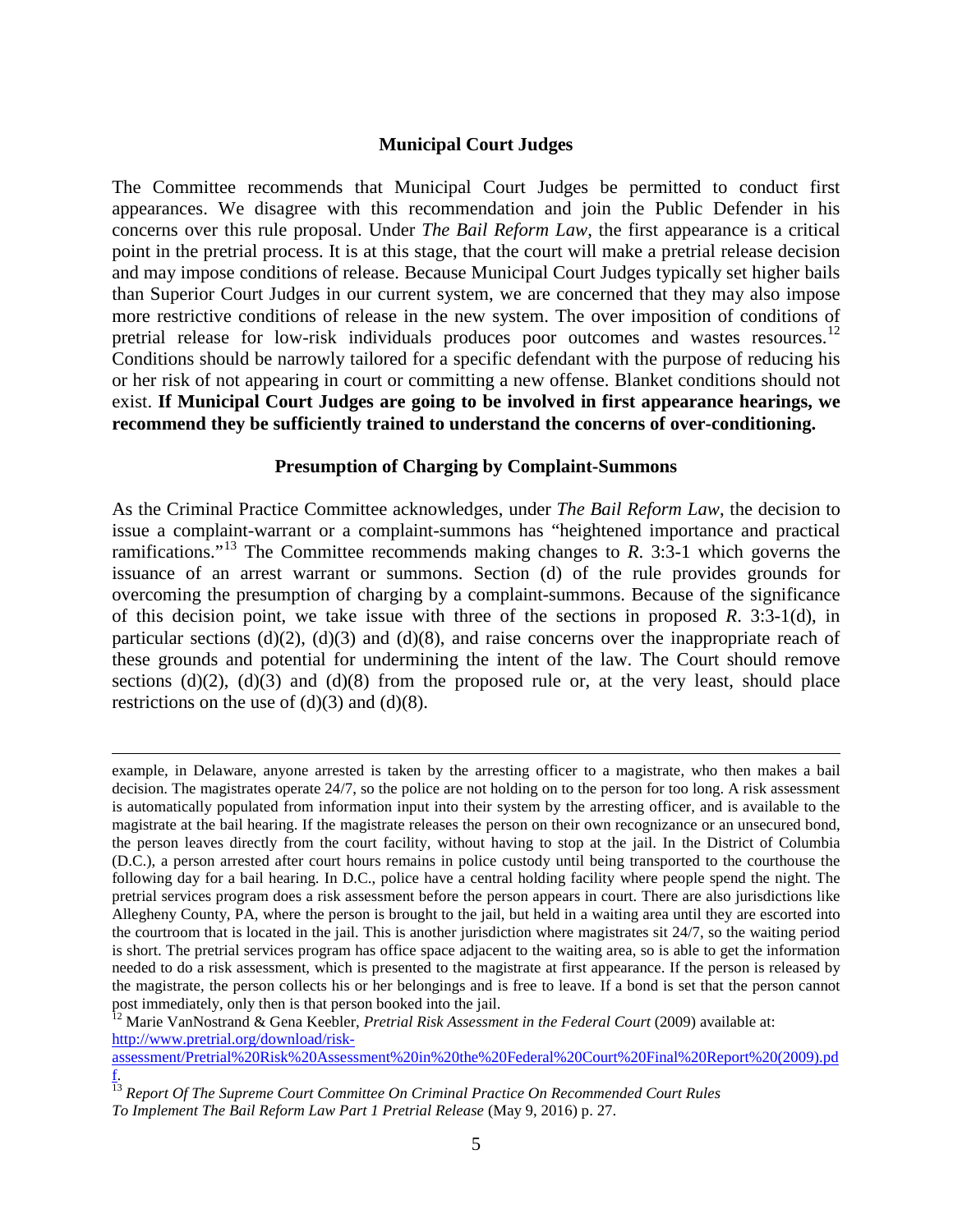Proposed *R*. 3:3-1(d)(2) would overcome the presumption of charging by complaint-summons if, "there is reason to believe that the defendant is dangerous to self if released on a summons."[14](#page-5-0) As the Committee correctly notes, "*The Bail Reform Law* does not specifically refer to the risk that a defendant poses to himself/herself, but rather refers to the risk that defendant 'poses to the safety of any other person or community.'"<sup>[15](#page-5-1)</sup> As such, section (d)(2) should be removed from the rule. It is beyond the scope of the Committee, given the specific reference in *The Bail Reform Law* to the safety of other people and the community, and the lack of reference to an individual's risk to self, to propose a court rule that would place separate emphasis on the danger an individual poses to himself/herself.

Moreover, the Committee notes that "such risk [to oneself] is clearly relevant to the likelihood of appearing in court when required, and because the underlying cause of the danger to self may be correlated to the risk of committing new criminal activity (*e.g.*, untreated opiate addiction, which often co-occurs with depression and suicidal behavior) that might be managed through courtordered interventions and supervision."[16](#page-5-2) Despite the Committee's contention, the risk a defendant poses to himself/herself is not a factor in the State's chosen risk assessment tool, the PSA-Court, because the risk an individual poses to himself/herself is not statistically significant to assess an individual's likelihood of failing to appear in court or committing another criminal offense. By making such a declaration about the significance of that factor, the Committee is operating on its own assumption, rather than subscribing to the principles of evidence- and riskbased decision making, thereby undermining the intent of the law on its face.

Furthermore, given the documented research on the impacts associated with any period of detention, particularly for people struggling with mental health issues, proposing a court rule that would potentially result in the issuance of more complaint-warrants rather than complaintsummons, for individuals who pose a risk only to themselves, is problematic. Since the intent of *The Bail Reform Law* is to limit the amount of time individuals spend in jail, the Committee should not propose a rule to expand the amount of time individuals spend in jail solely because they are deemed a risk to themselves. While it is commendable of the Committee to recognize that pretrial services may provide assistance to these individuals, the court should not further entangle people in the criminal justice system for the sole purpose of providing them services. Spending any amount of time in jail can have devastating consequences for individuals, families and communities, and can often exacerbate difficult situations for already vulnerable populations.[17](#page-5-3) **We urge the Court to remove section (d)(2) from the rule.**

In that vein, we have similar concerns with *R*. 3:3-1(d)(3) and (d)(8). Section (d)(3) provides that the presumption for the issuance of a complaint-summons can be overcome if, "there is reason to believe that the defendant will pose a danger to the safety of any other person or the community if released on summons."<sup>[18](#page-5-4)</sup> Section (d)(8) provides that the presumption can be overcome if,

<span id="page-5-0"></span><sup>&</sup>lt;sup>14</sup> Report Of The Supreme Court Committee On Criminal Practice On Recommended Court Rules To Implement The Bail Reform Law Part 1 Pretrial Release (May 9, 2016) p. 22.

<span id="page-5-2"></span>

<span id="page-5-3"></span>

<span id="page-5-1"></span><sup>&</sup>lt;sup>15</sup> *Id.* at p. 31.<br><sup>16</sup> *Id.*<br><sup>17</sup> See #unconvicted, a series of stories collected by the Pretrial Justice Institute that demonstrates the harsh realities of pretrial detention, available at: [http://www.pretrial.org/the-problem/pretrial-injustice/.](http://www.pretrial.org/the-problem/pretrial-injustice/) 18 *Report Of The Supreme Court Committee On Criminal Practice On Recommended Court Rules To Implement The* 

<span id="page-5-4"></span>*Bail Reform Law Part 1 Pretrial Release* (May 9, 2016) p. 22.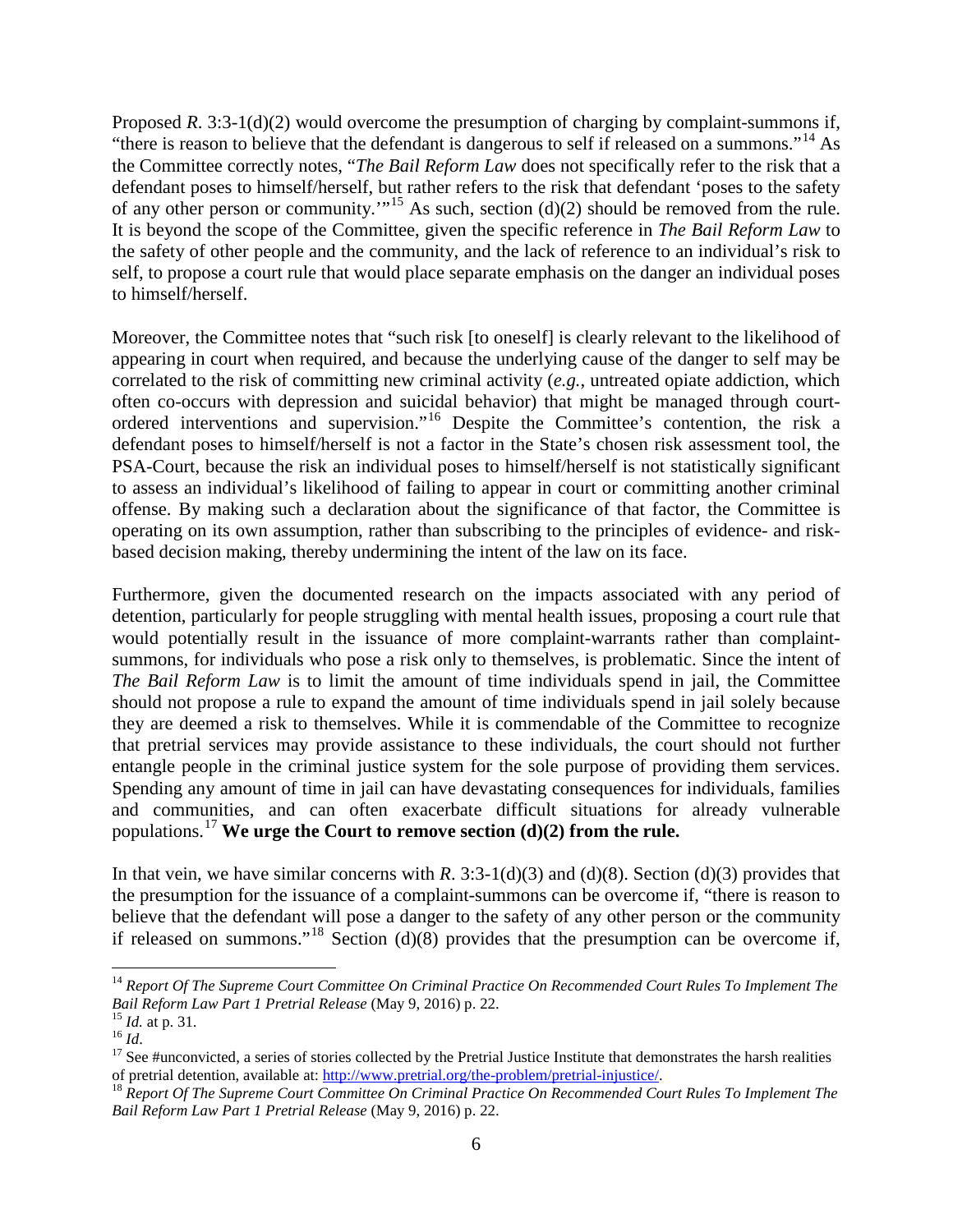"there is reason to believe that the monitoring of pretrial release conditions by the pretrial services programs…is necessary to protect any victim, witness, other specified person, or the community."<sup>[19](#page-6-0)</sup> These grounds are so broad they swallow the presumption of the issuance of a complaint-summons. Additionally, we see them in direct conflict with the Committee's proposed changes to *R*. 3:2-2, which, as proposed, would allow the court to impose certain restraining orders/release conditions on defendants who are charged on a complaint-summons.

If under the proposed changes to *R*. 3:2-2, the court is able to issue restraining orders/release conditions when issuing a complaint-summons to protect other people and the community, then *R*. 3:3-1(d)(3) and (d)(8) seem to only serve the function of expanding the number of people who will be charged by complaint-warrants, thus undermining the intent of the law to limit the use of pretrial detention.

**The Court should remove section (d)(3) and (d)(8) from the rule, or at the very least should add qualifying language to both sections as follows, "there is reason to believe that the protections provided by R. 3:2-2 are insufficient and…"** 

## **Monetary Bail**

We agree with the Criminal Practice Committee's recommendation to the remove the *Johnson* factors from *R*. 3:26-1(a) because it furthers the intent of *The Bail Reform Law.* We also agree with the Committee in that, "*The Bail Reform Law* establishes a clear preference for nonmonetary conditions of release and that release on monetary conditions, while allowable, is available only when ROR or on non-monetary conditions will not suffice. The Committee agrees that keeping the *Johnson* factors will send the wrong message that nothing has change when monetary bail needs to be set."<sup>[20](#page-6-1)</sup>

Additionally, we support the Committee's proposed recommendation to *R*. 3:26-1(c) that addresses crimes with bail restrictions under our current money based system. The Committee correctly clarified the limited application of the *Rule* to those cases where monetary bail, or monetary bail with conditions, are the conditions of release set by the judge.

## **Presumptions of Detention**

The Committee recommended that the Legislature make statutory changes to *The Bail Reform Law* to expand the presumptions of pretrial detention to include serious first- and second-degree violent crimes. This recommendation undermines the intent of *The Bail Reform Law* and attempts to advance bad public policy.

As the United States Supreme Court wrote in *United State v. Salerno*, "[i]n our society, liberty is the norm, and detention prior to trial or without trial is the carefully limited exception."<sup>[21](#page-6-2)</sup> The intent of *The Bail Reform Law* is to limit pretrial detention, not to expand it. Pretrial detention

<span id="page-6-0"></span><sup>&</sup>lt;sup>19</sup> Report Of The Supreme Court Committee On Criminal Practice On Recommended Court Rules To Implement The Bail Reform Law Part 1 Pretrial Release (May 9, 2016) p. 22.

<span id="page-6-2"></span>

<span id="page-6-1"></span>*Bail Reform Law Part 1 Pretrial Release* (May 9, 2016) p. 22. <sup>20</sup> *Id.* at p. 72-73. <sup>21</sup> *United States v. Salerno*, 481 *U.S.* 739, 755 (1987).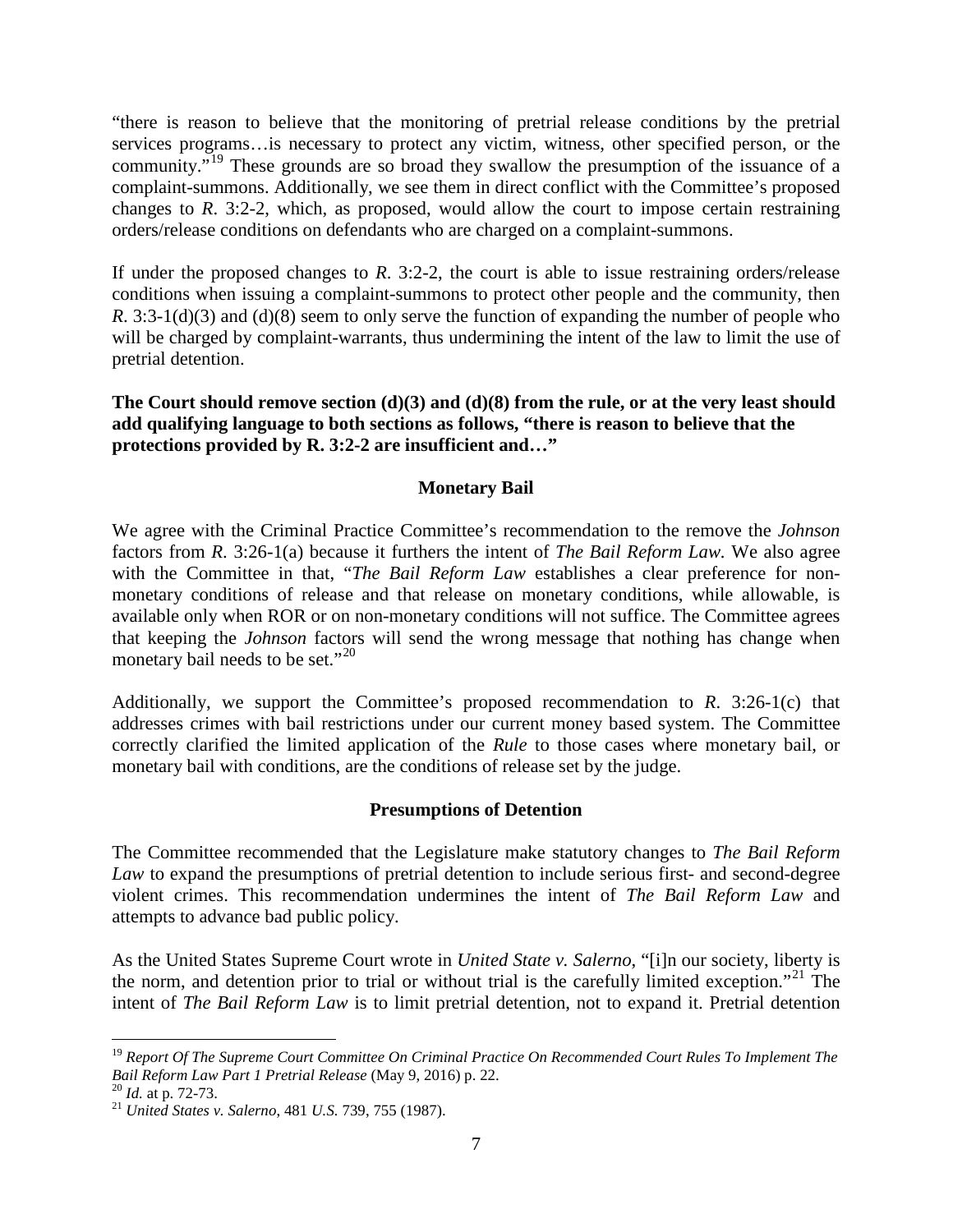can have devastating consequences for individuals, their families and communities. As part of *The Bail Reform Law,* the Legislature included a process for prosecutors to request pretrial detention of defendants.<sup>[22](#page-7-0)</sup> Preventative detention is available for all defendants, not just those charged with a crimes that carry a presumption of pretrial detention. As such, there is no reason to expand the presumption of detention to additional crimes. There is already a way for courts to detain truly dangerous individuals, regardless of with what crime they were charged.

The Committee justified its recommendation by speculating a concern that detention hearings may take a significant amount of time in cases where there is no presumption, and thus expanding the list to include serious violent crimes would limit the amount of time necessary to hold such hearings in cases where the most likely result would be detention. It is bad public policy to legislate based on problems that do not yet exist, especially when such a statutory change will significantly implicate individuals' liberty rights. Because there is no actual proof that the system as constructed, with limited presumptions of detention, will not work, it is inappropriate to make such a recommendation at this time.

Moreover, judges are entirely qualified to manage preventative detention hearings, facilitate these hearings efficiently and effectively, and will avoid the unnecessary delay that the Committee is concerned that these hearings will cause.

In a non-rule recommendation, The Committee also recommends that the Legislature consider amending *The Bail Reform Law* to provide for a presumption of detention where a motion for release revocation was made by the prosecutor. For the reasons stated above, this recommendation is inappropriate, premature and constitutes bad public policy. There is already a mechanism for release revocation, and there is no need at this time, to include a presumption of detention when a motion for release revocation is made by a prosecutor.

# **Prima Facie Evidence**

The Committee recommended that *R*. 3:4A(b)(5) include a provision that would permit the court to consider as *prima facie* evidence sufficient to overcome the presumption of release, a recommendation made by the Pretrial Services Program that the defendant's release is not recommended or, if released, released on maximum conditions. This proposal undermines the intent of *The Bail Reform Law*, and additionally could result in the unnecessary detention of certain individuals. The Court should remove the reference to the recommendation as *prima facie* evidence to overcome the presumption of release from the rule.

We agree with the Public Defender that:

[T]he issue is similar to the presumption issue. It is based on speculation and adoption of such a rule is premature. Perhaps more importantly, this proposed rule would in essence be a substantive addition to the statute. The Court should not adopt this rule for the same reason it should not add a list of crimes for which there would be a presumption of detention. The legislature did not

<span id="page-7-0"></span> <sup>22</sup> *N.J.S.A.* 2A:162-18.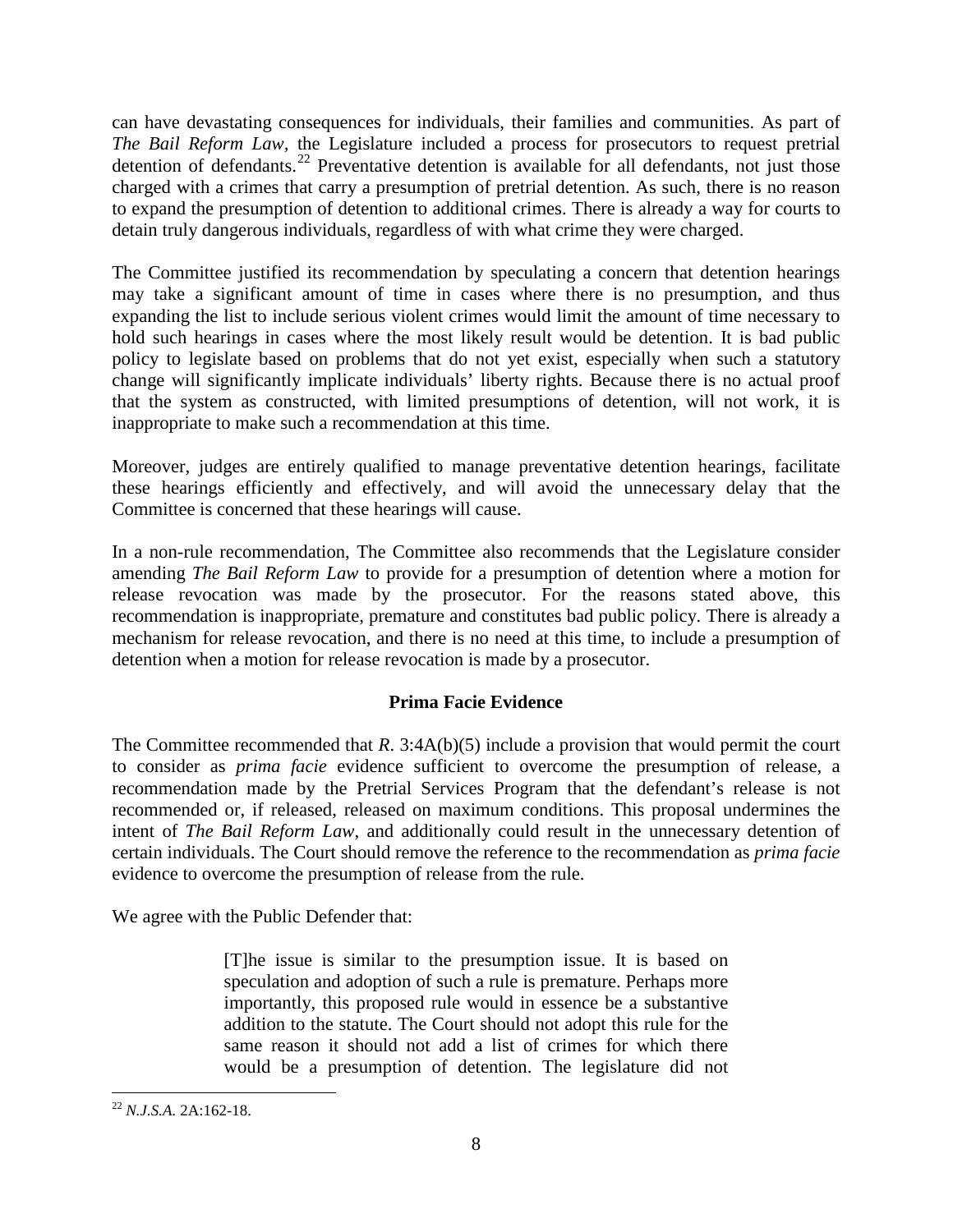include such a provision in the statute. To do so would constitute improper rule-making. $^{23}$  $^{23}$  $^{23}$ 

The Committee once again supported this proposal under the guise that it will be too difficult to detain certain individuals under *The Bail Reform Law*. This however, is the very intent of *The Bail Reform Law*—that pretrial detention should be limited. As *Salerno* reminds us, "liberty is the norm, and detention prior to trial or without trial is the carefully limited exception."[24](#page-8-1) **The Court should remove the** *prima facie* **provision from the proposed rule.** 

#### **Discovery**

We concur with the Committee in its proposal for *R*. 3:4-2 governing discovery to be provided at the first appearance in cases in which the State is seeking detention.<sup>[25](#page-8-2)</sup> We join the Public Defender in emphasizing that *The Bail Reform Law* requires the Court to consider the weight of the evidence against the defendant in making the detention/release decision at the detention hearing, and fairness dictates that defendants have access to all available discovery, including that which is arguably exculpatory or that which the defense could use to demonstrate weaknesses in the case. As noted above, we are confident that judges can facilitate detention hearings efficiently and effectively. It is axiomatic that discovery need not be limited to evidence that is admissible at trial (or at a hearing).

### *PART II*

### **Speedy Trial Rules**

#### *Attributable to Defendant*

As a threshold matter, it is worth summarizing both the rationale for, and the mechanism for calculating violations of, speedy trial provisions of *The Bail Law.* As the Joint Committee on Criminal Justice explained:

> Defendants suffer when they are incarcerated before trial. When incarcerated for even short periods of time, defendants risk losing their only method of support (whether that is a job or public benefits), are frequently unable to access the medications they need to maintain their physical and mental health, and face significant barriers to maintaining contact with their families.<sup>[26](#page-8-3)</sup>

Citing *Barker v. Wingo*, the Joint Committee noted that "The Court also recognized that as a result of their inability to prepare a defense and their desire to be released from jail, individuals

<span id="page-8-0"></span><sup>&</sup>lt;sup>23</sup> Report Of The Supreme Court Committee On Criminal Practice On Recommended Court Rules To Implement The Bail Reform Law Part 2 Pretrial Detention and Speedy Trial (May 12, 2016) p. 171.

<span id="page-8-2"></span>

<span id="page-8-1"></span><sup>&</sup>lt;sup>24</sup> Salerno, 481 U.S. at 755.<br><sup>25</sup> Report Of The Supreme Court Committee On Criminal Practice On Recommended Court Rules To Implement The<br>Bail Reform Law Part 1 Pretrial Release (May 9, 2016) p. 46.

<span id="page-8-3"></span><sup>&</sup>lt;sup>26</sup> Report of the Joint Committee on Criminal Justice, March 10, 2014, p. 69.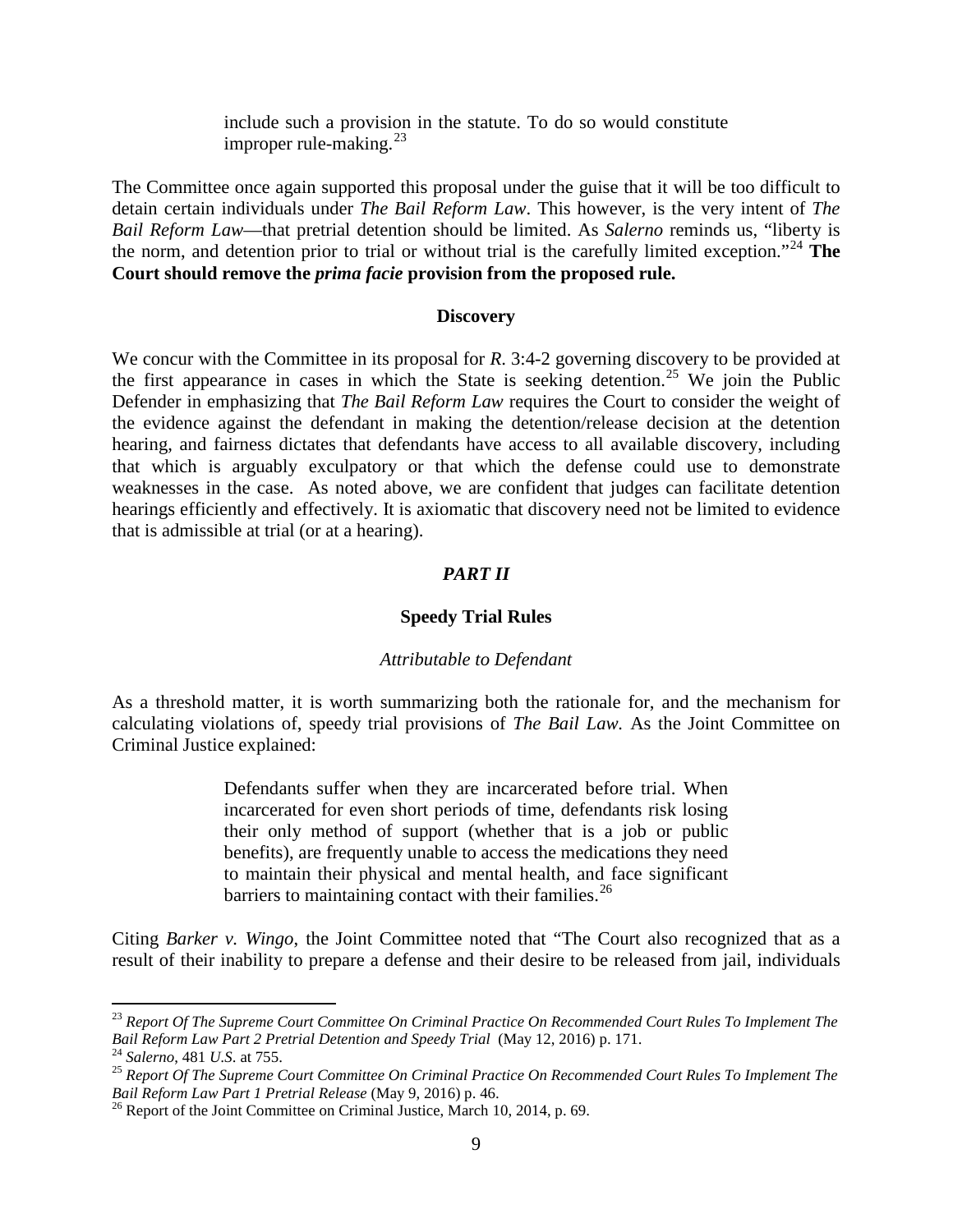subject to pretrial detention are more likely to plead guilty than those who are released pretrial."<sup>[27](#page-9-0)</sup> Because of these significant harms, the Joint Committee recommended, and the Legislature adopted, a mechanism for ensuring that defendants do not languish in jail for long periods of time while theoretically presumed innocent.

In short, the statute provides for separate speedy trial limits for the pre-indictment period (90 days, subject to excludable time)<sup>[28](#page-9-1)</sup> and the post-indictment period (180 days, also subject to excludable time).<sup>[29](#page-9-2)</sup> But each separate limitation is also governed by an overall limit, whereby defendants must be tried within two years of their detention, subject only to extension based on delays attributable to defendants.<sup>[30](#page-9-3)</sup> Interpretation of that provision is the single biggest decision the Court must make to ensure *The Bail Law* lives up to its promise to make our criminal justice system fairer. Simply put, Rules that weaken that provision – and make exceptions to the twoyear absolute limit the rule rather than the exception – will render the speedy trial protections meaningless and jeopardize the efficacy of *The Bail Law*.

As proposed, the Rules treat as "attributable to defendant": 1) competency evaluations, but only where a defendant seeks the evaluation; 2) drug court applications; 3) the filing of motions, other than those responsive to unreasonable prosecutorial actions; 4) continuance requests from defendants, other than those responsive to unreasonable prosecutorial actions; 5) the time defendant is detained in another jurisdiction<sup>31</sup>; 6) the time resulting from defendant's failing to appear for a proceeding<sup>[32](#page-9-5)</sup>; 7) time resulting from failing of the defendant to provide timely discovery; and 8) for other reasons where the delay resulted from unreasonable acts or omissions of the defendant.<sup>[33](#page-9-6)</sup>

The only time that should be attributable to defendants for the purposes of this section are delays that result from unreasonable acts or omissions of the defendant. It is absurd to suggest that the defendant has created a delay by engaging in behavior that does not constitute foot dragging, but rather the minimum required effort to wage an effective defense. The proposed Rules doubly penalize (in the initial excludable time calculation, which is required by statute, and in the extension of what should be a near-absolute limit) defendants for filing motions where the failure to so file may constitute ineffective assistance of counsel.<sup>[34](#page-9-7)</sup> The proposed Rules doubly penalize defendants who seek a competency determination where the trial court lacks jurisdiction if the defendant is incompetent. The proposed Rules doubly penalize defendants who seek treatment through the Drug Court program. In addition to undermining *The Bail Law*, these Rules encourage horrible lawyering – forcing defense counsel to choose between getting their client

<span id="page-9-1"></span><span id="page-9-0"></span><sup>&</sup>lt;sup>27</sup> *Id.* <sup>28</sup> *N.J.S.A.* 2A:162-22a(1)(a) <sup>29</sup> *N.J.S.A.* 2A:162-22a(2)(a)

<span id="page-9-4"></span><span id="page-9-3"></span><span id="page-9-2"></span><sup>&</sup>lt;sup>30</sup> *Id.* <sup>31</sup> *Id.* 31 This is a puzzling provision, insofar as the speedy trial provisions only apply where a defendant has been detained. It is unclear how such a situation would occur.<br><sup>32</sup> This too should be exceedingly rare because the defendant will necessarily be in custody.

<span id="page-9-6"></span><span id="page-9-5"></span><sup>&</sup>lt;sup>33</sup> Report of the Supreme Court Committee on Criminal Practice on Recommended Court Rules to Implement the Bail Reform Law Part 2 Pretrial Detention and Speedy Trial (May 12, 2016) p. 61-62.

<span id="page-9-7"></span> $34$  State v. Allah, 170 N.J. 269, 290 (2002) (ineffective assistance of counsel for failing to file motion to dismiss on double jeopardy grounds). *See also State v. Fisher*, 156 *N.J.* 494, 501 (1998) (ineffective assistance of counsel when counsel fails to file a motion to suppress on a meritorious Fourth Amendment claim and defendant satisfies the performance and prejudice prongs of the *Strickland/Fritz* test).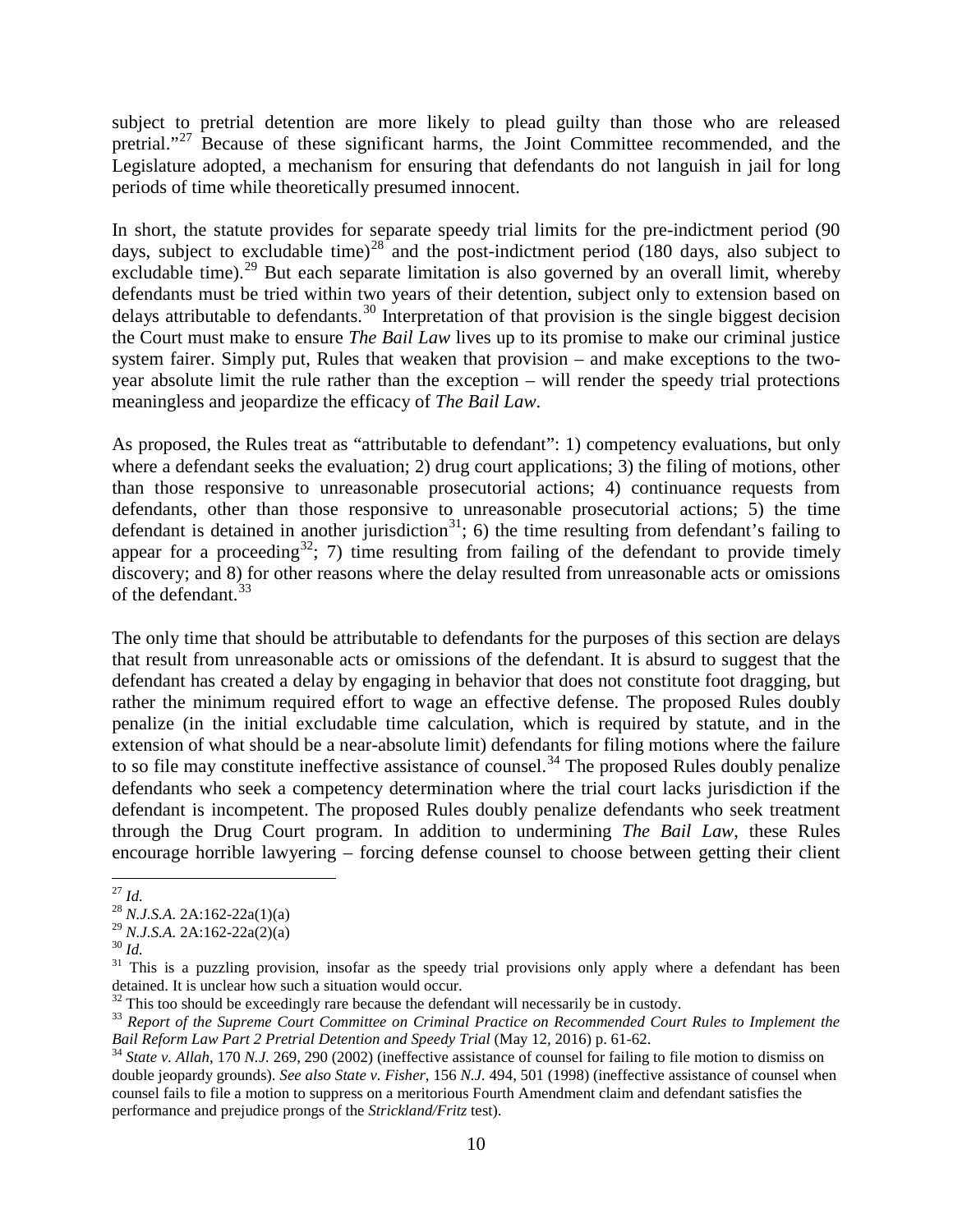out of jail in a timely manner (with all the attendant consequences for failing to do so) and fully advocating on their client's behalf.

## **The absolute limit on two years before a trial begins should only be extended where the defendant has done something that unreasonably delays the trial.**

# *Filing of Motions*

Whether or not the Court limits the categories of actions that are considered delays attributable to defendants, it should provide meaningful limitations on the amount of time that will be excluded from speedy trial calculations for the filing of motions. If it does not, it will encourage gameplaying by prosecutors seeking to extend the time within which a trial must commence. After all, why wouldn't a prosecutor concerned with an impending speedy trial deadline file any nonfrivolous motion in limine?

It is critical to remember that a tight limit on excludable time associated with the filing of motions neither mandates that motions be disposed of within a given period of time nor dictates the dismissal of an indictment where motions languish for longer than the allotted time. Instead, a 30 day limit on excludable time would mean that if a court takes 45 days to decide a motion, 15 days count against the speedy trial limit; and, should that push the speedy trial calculation over the 180 day threshold, the remedy is release rather than dismissal.

**The Court should limit the excludable time attributable to the filing of a motion to 30 days, unless the motion is unusually complicated, in which case an additional 30 days of excludable time may be added.**

# *Complex Cases*

There can be no doubt that certain cases are uniquely complex and therefore require the exclusion of some time under the speedy trial provisions of *The Bail Law.* Indeed, the law itself requires it.[35](#page-10-0) However, such excludable time should not be indefinite. **Given the generous speedy trial limits already provided within** *The Bail Law***, excludable time for cases designated complex should not exceed 60 days**.

<span id="page-10-0"></span> <sup>35</sup> *N.J.S.A.* 2A:162-22b(1)(g).